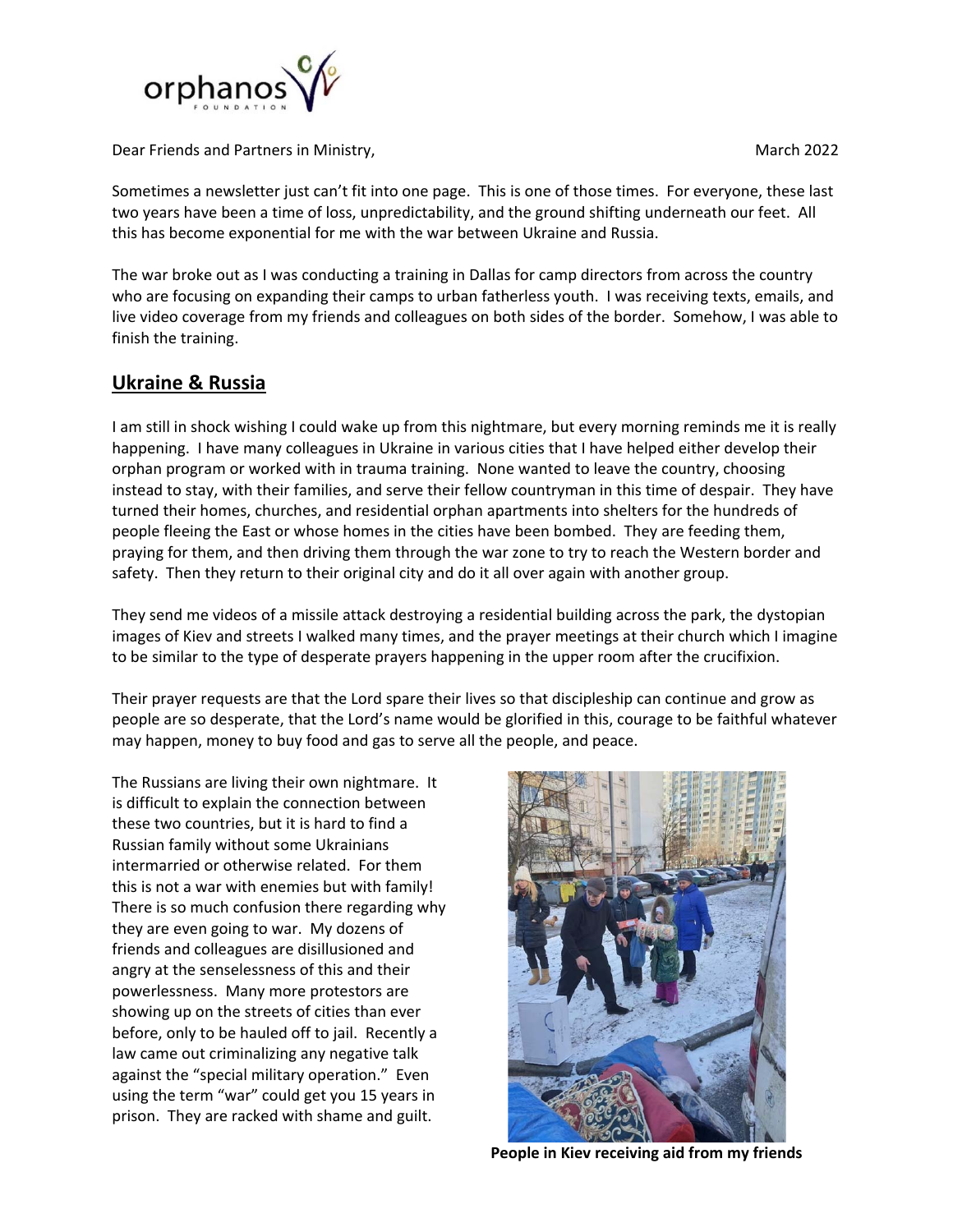Russians I work with understand the international response against their country but feel abandoned and utterly alone. They understand quite well that their future has just become very bleak; poverty and oppression from within, isolation from without. They believe the whole world hates them. One colleague wrote me:

*"Don't leave us, please, no matter what! We want to continue to communicate and work together. Yesterday, one of the mothers (who alone brings up three children, two of them are disabled) told me, 'Irina, we will not be able to do without your support, without your help and support we simply will not survive with the children now.' And she is not talking about the material means, but about our relationship. We need to think about this and how we can be in community to support each other. Not the enmity that politicians broadcast from different sides!"* 

The losses on both sides are immense!

## **What am I doing in this time?**

My days are filled with doing what I can to help manage crises on both sides of the border from here:

- Getting money into Ukraine for food, gas, buying vans to evacuate people.
- Organizing prayer times.
- Sending materials to people working with the displaced people in country and refugees in other countries on practical things they can do to help people deal with their trauma in this situation.
- Getting daily updates from colleagues in Ukraine and being a support to them.
- Finding ways to get money into Russia for my now cut-off staff and colleagues to sustain them and their ministries.
- Figuring out ways to still support them with ever increasing censorship closing down avenues.
- Trying to help with logistics for some U.S. staff forced to leave Russia.



Many of you have helped with my pleas for these items. I cannot thank you enough!

## **How am I doing?**

The weight of the burden of walking daily with these precious friends on both sides of the border has been extremely difficult for me. Many other wars have or currently are going on around the globe, but this one is personal for me. I am receiving live videos from my friends in real time. The streets of Kiev or St. Petersburg on the news are streets my kids grew up on, streets I've walked so many times! I can't comprehend what I am seeing. I realize I am experiencing a secondary trauma, and I have many people praying for and supporting me.